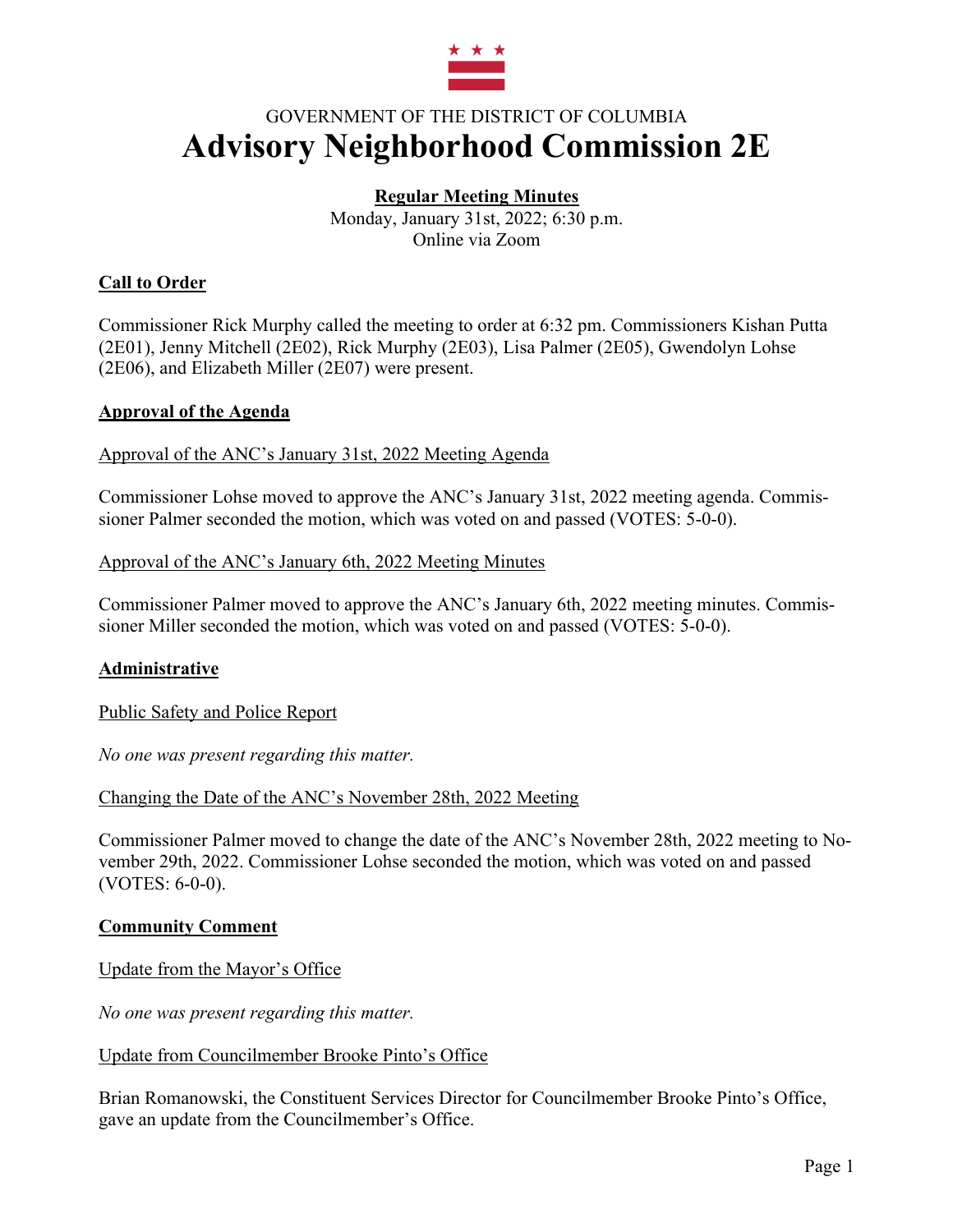### Update from the Department of Parks and Recreation Regarding Projects in the Neighborhood

Tommie Jones, the Chief of External Affairs and Director of Strategic Partnerships and Development for the Department of Parks and Recreation (DPR), gave an update regarding the agency's projects in the neighborhood.

Update from Jessica and Ezra Glass of Thyme Holdings Regarding Their Georgetown Properties and Vision for Georgetown

Jessica and Ezra Glass, representatives for Thyme Holdings, gave an update regarding their Georgetown properties and vision for Georgetown.

#### Update from DC Water Regarding the CSO 025/026 Sewer Separation Project

Amanda Zander, a Public Outreach Coordinator and Private Space Implementation Manager for DC Water, gave a presentation regarding the CSO 025/026 Sewer Separation Project.

#### Announcement Regarding TakeOutTuesday

Commissioner Miller gave an announcement regarding TakeOutTuesday.

Announcement Regarding the Citizens Association of Georgetown's *Black Georgetown Remembered* Program on Wednesday, February 9th, 2022

Tara Sakraida Parker, the President of the Citizens Association of Georgetown (CAG), gave an announcement regarding the organization's *Black Georgetown Remembered* program on Wednesday, February 9th, 2022.

Announcement Regarding the *Quilts4DC* Display at Dumbarton United Methodist Church on Sunday, March 13th, 2022

Commissioner Lohse gave an announcement regarding the *Quilts4DC* display at Dumbarton United Methodist Church on Sunday, March 13th, 2022.

### **New Business**

Consideration of a Resolution Regarding Actions Being Taken by Congresswoman Norton to Address Challenges with DC's U.S. Postal Service Delivery

Commissioner Lohse moved to adopt a proposed resolution regarding the matter. Commissioner Miller seconded the motion, which was voted on and passed (VOTES: 6-0-0). The resolution reads as follows:

Over the past two years and into 2022, many residents of ANC 2E have expressed concerns to their ANC representatives about the United States Postal Service's (USPS) First Class delivery service. The key concerns and complaints have been around: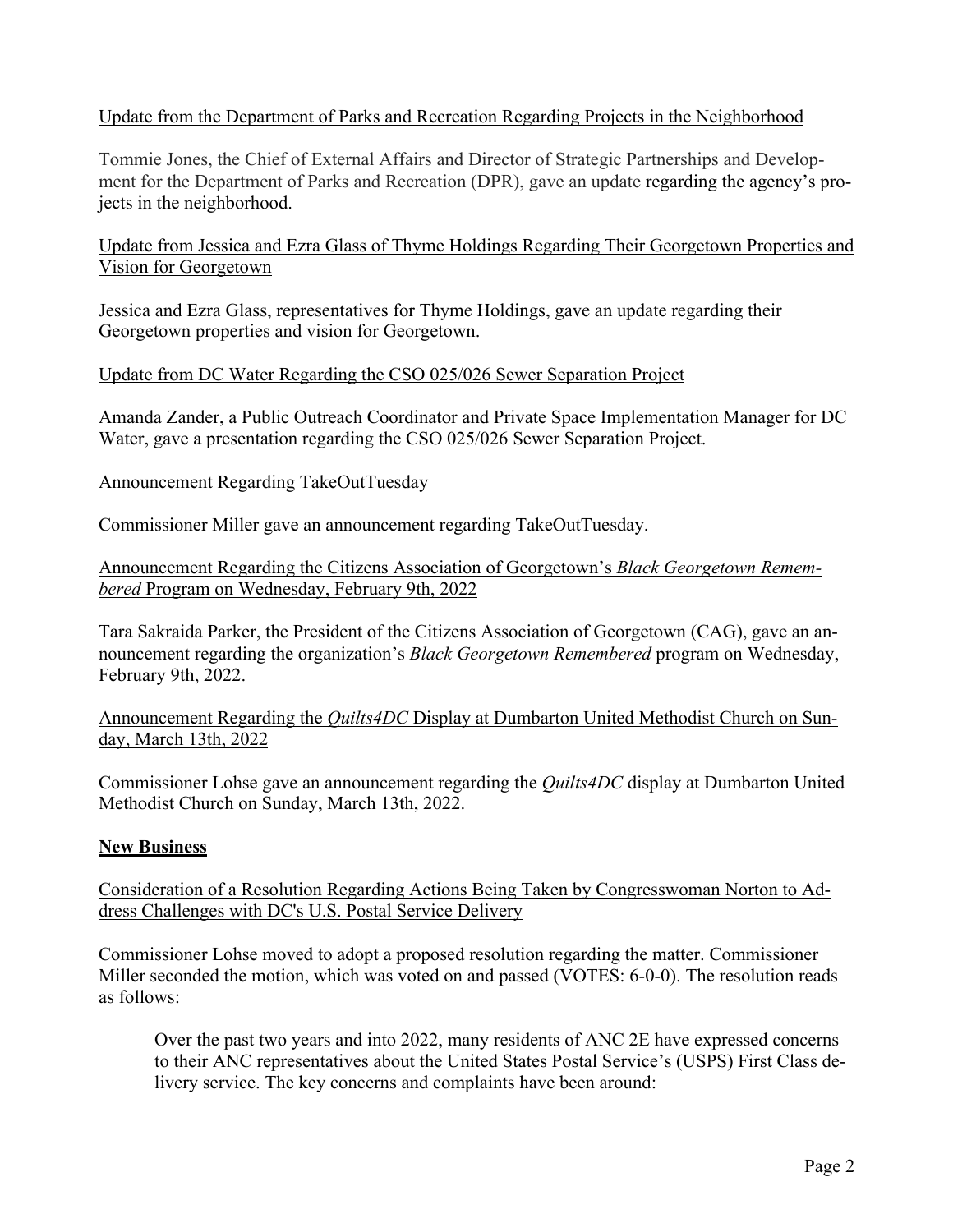- Receiving First Class mail at their home that is very clearly marked for a different address (checks, tax information, bills, medical reports, personal correspondence, etc.).
- Sending and receiving First Class mail via USPS that arrives or is delivered
- significantly later than the newly published USPS First Class delivery standards, or sometimes is not delivered at all.

At ANC 2E's November 1, 2021 public meeting, the ANC shared these concerns with you and your staff given that you are our federal representative and that USPS is an establishment of the executive branch of the federal government. Since that time, the concerns continue, including some residents in ANC 2E not receiving any mail for up to six days. ANC 2E commissioners have continued to encourage residents to contact your office about their experiences with USPS.

ANC 2E asks that your office updates the ANC in the coming months on the actions you are taking to communicate the challenges our residents are experiencing with USPS delivery. ANC 2E also asks that you inform us if we or our constituents can assist you in encouraging the need for improvements to USPS.

#### Consideration of a Resolution Regarding the Maintenance of Brick Sidewalks in Georgetown

Chair Murphy moved to adopt a proposed resolution regarding the matter. Commissioner Lohse seconded the motion, which was voted on and passed (VOTES: 6-0-0). The resolution reads as follows:

On July 22, 2021, having noted that patches made of porous flexible pavement (PFP) had been illegally used by the District Department of Transportation (DDOT) to repair brick sidewalks in four locations in the Georgetown Historic District, ANC 2E asked DDOT Acting Director Everett Lott to direct DDOT to remove the illegal PFP patches (a copy of ANC 2E's July 22, 2021 message to Acting Director Lott is attached to this resolution as Exhibit A). When Acting Director Lott chose not to respond to ANC 2E's request, ANC 2E respectfully urged Mayor Muriel Bowser and Deputy Mayor for Operations and Infrastructure Lucinda Babers to direct DDOT to remove the illegally installed patches (a copy of ANC 2E's August 30, 2021 resolution is attached as Exhibit B).

In the five months that have passed since ANC 2E addressed its resolution to Mayor Bowser and Deputy Mayor Babers nothing has happened. Mayor Bowser, Deputy Mayor Babers, and Director Lott have all ignored ANC 2E's requests, and the illegal PFP patches have not been removed. More importantly, however, damaged sections of brick sidewalk in Georgetown, including at numerous locations identified by DDOT as needing repair almost a year ago, have not been repaired with brick as DDOT's regulations require. The predictable, but distressing, result is that the brick sidewalks in Georgetown are becoming increasingly unsafe and unsightly.

ANC 2E once again respectfully urges Mayor Muriel Bowser and Deputy Mayor Lucinda Babers to direct DDOT to commence repairing and maintaining the brick sidewalks in the Georgetown Historic District using brick and to immediately remove the four PFP patches that were illegally installed at the following locations:

1. 2710 P Street NW,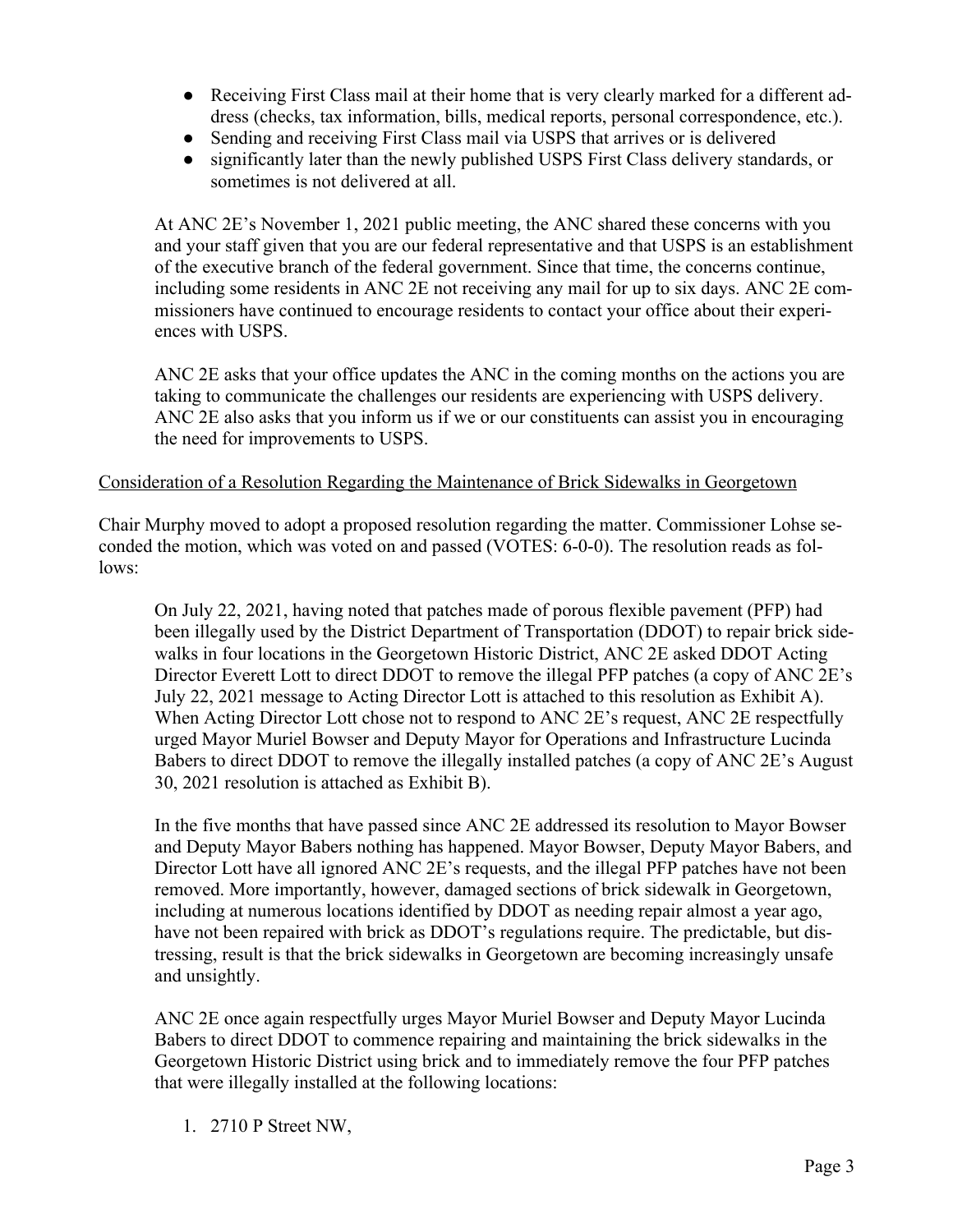- 2. At the western end of the north side of the 2900 block of P Street NW,
- 3. 3301 Dent Place NW, and
- 4. 1640 33rd Street NW.

### Consideration of a Resolution Regarding the Lack of Enforcement of Signage Regulations in **Georgetown**

Chair Murphy moved to adopt a proposed resolution regarding the matter. Commissioner Palmer seconded the motion, which was voted on and passed (VOTES: 6-0-0). The resolution reads as follows:

At its regularly scheduled public meeting held on October 4, 2021, the members of ANC 2E expressed their frustration with the proliferation of illegal neon signs in storefronts and windows within the Georgetown Historic District and called upon the Department of Consumer and Regulatory Affairs (DCRA) and the Historic Preservation Office (HPO) to vigorously enforce the regulations and guidelines that govern signage in Georgetown (Exhibit A). In the four months that have passed since that resolution was adopted no discernible enforcement activity has been undertaken by the responsible agencies. During the same period:

- 1. the number of illegal freestanding "A-frame" signs cluttering the sidewalks and adjacent public space in Georgetown has increased, and
- 2. numerous signs attached to street poles in violation of DC regulations have remained in place. Neither neon signs nor signs on street poles that do not comply with long established rules are legal or appropriate in our community, and the free-standing signs on Georgetown's historic sidewalks and adjacent public space are particularly hazardous for pedestrians in general and individuals with mobility challenges in particular.

ANC 2E hereby reaffirms, as forcefully as possible, its request that the Department of Consumer and Regulatory Affairs, the Public Space Regulation Division of the District Department of Transportation, and the Historic Preservation Office commence vigorous enforcement of all of the regulations and guidelines that apply to signs in the Georgetown Historic District.

### Consideration of a Resolution Regarding Hardy Middle School's Request for Needed Repairs and Renovations

Commissioner Putta moved to adopt a proposed resolution regarding the matter. Commissioner Mitchell seconded the motion, which was voted on and passed (VOTES: 6-0-0). The resolution reads as follows:

Hardy Middle School was built in 1929 at 1819 35th Street NW and is almost 100 years old. It was last renovated fourteen years ago in 2008. Four years ago, the Deputy Mayor for Education projected that, during the 2022-2023 school year, Hardy would enroll 471 students, and, during the 2027-2028 school year, it would enroll 566 students. Yet, already in this year, the 2021-2022 school year, Hardy is up to 541 students, almost at the 2027-2028 projected enrollment. Hardy is growing fast – over 60% in the last five years – and if that keeps up, it will approach 1,000 students over the next five years.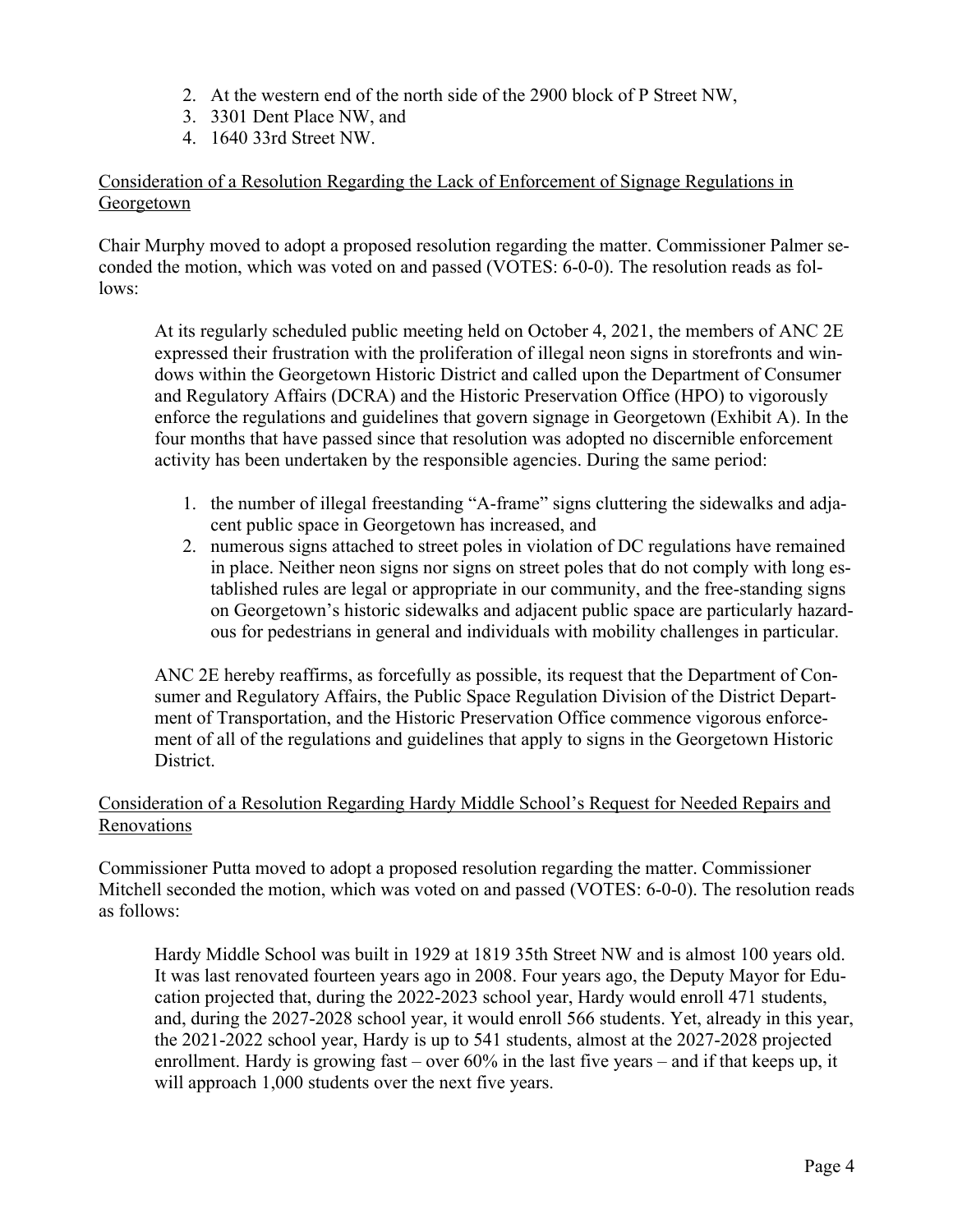Hardy's cafeteria is already too small according to the Hardy Middle School Parent Teacher Organization (PTO), and it needs to be expanded as soon as possible. In addition, the PTO reports that the small, old, non-regulation turf field at Hardy is outdated and in terrible shape; it is very hard and has poor traction. The PTO has reported several injuries due to the poor field condition. ANC 2E notes that the decision of how to use the newly acquired school facility on MacArthur Boulevard NW has still not been made, more than six months after extensive community meetings were held and formal recommendations were made. However, regardless of that decision, the Hardy school building will nevertheless require renovations that will involve a long multi-year process of funding, planning, and renovation.

Therefore, ANC 2E supports the Hardy PTO's request for capital budget funds to renovate the Hardy building and asks Mayor Bowser and Councilmember Pinto to push for such funding in the coming budget process and not merely a feasibility study. The ANC also urges DC Public Schools to issue a decision on the MacArthur Boulevard NW site without delay.

#### **Alcoholic Beverage Control Board**

Application by Mason's Famous Lobster Rolls for a New Retailer's Class "C" Restaurant License at 1078 Wisconsin Avenue NW

Commissioner Palmer moved to adopt a proposed resolution regarding the matter. Commissioner Lohse seconded the motion, which was voted on and passed (VOTES: 6-0-0). The resolution reads as follows:

ANC 2E protests Mason's Famous Lobster Rolls' application for a new Retailer's Class "C" Restaurant license at 1078 Wisconsin Avenue NW based on the adverse impact on the peace, order, and quiet of the neighborhood. The ANC agrees to drop the protest if and when an acceptable settlement agreement is signed by the applicant and ANC 2E.

#### **New Business (Continued)**

### Special Event Application for the Lawyers Have Heart 10K & 5K on Saturday, June 11th, 2022

Commissioner Palmer moved to adopt a proposed resolution regarding the matter. Commissioner Mitchell seconded the motion, which was voted on and passed (VOTES: 6-0-0). The resolution reads as follows:

Lawyers Have Heart have agreed to implement the following practices for the 2022 race:

- 1. Move pre-race check-in off of Water Street NW and onto Washington Harbour property. The ANC expects that this change will not lead to any discernible increase in noise for residents living in or around this property.
- 2. Increase the number and adjust the height of the speakers in order to lower the sound from each individual speaker and decrease audio vibrations off of the Whitehurst Freeway.
- 3. All audio speakers will face south towards the Potomac River.
- 4. Music on race morning will be turned off should complaints be called in to the onsite Metropolitan Police Department (MPD) officer.
- 5. No audio of any kind will take place before 7:00 am, including sound checks.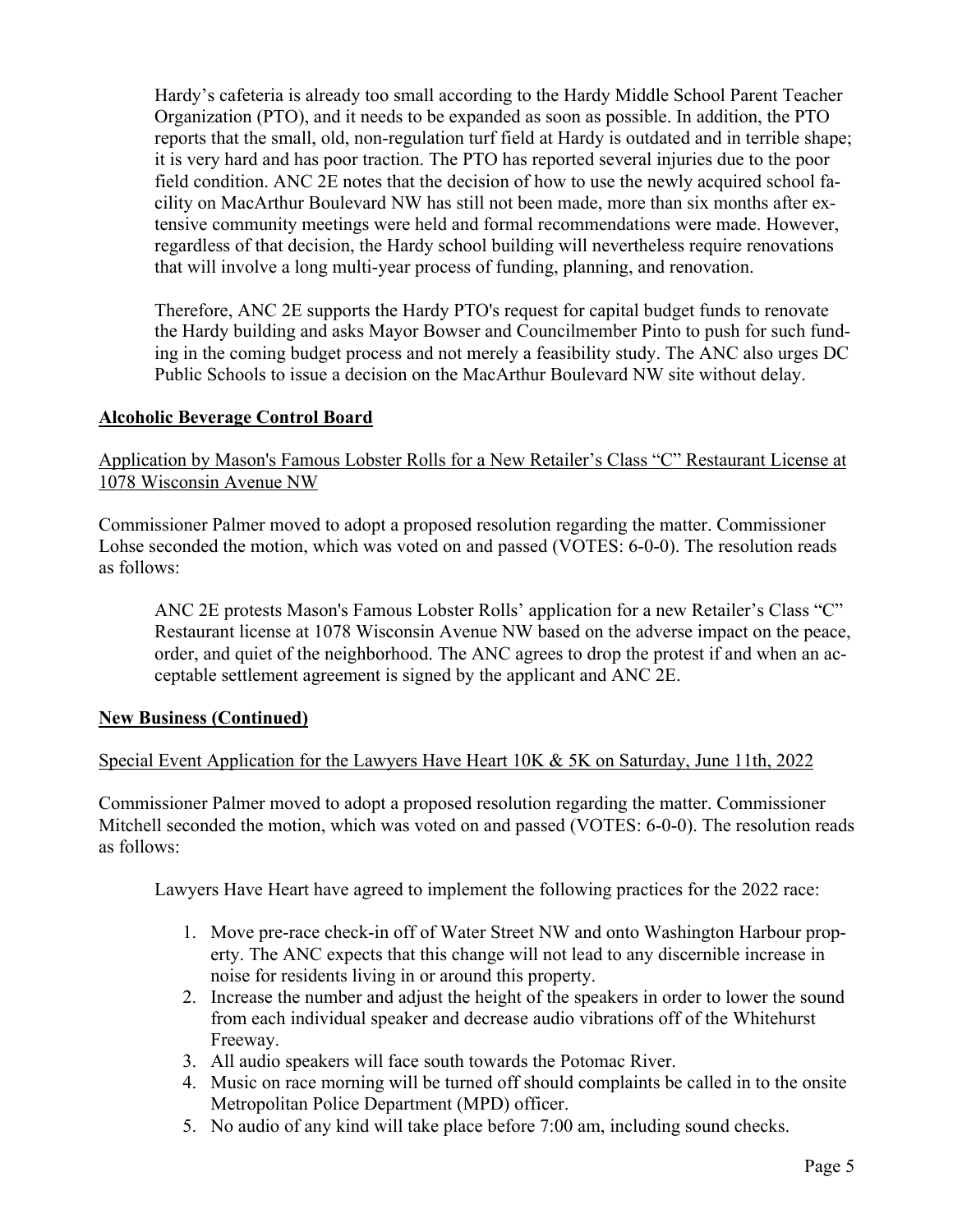- 6. Offer free registrations to the first 100 Georgetown residents who would like to participate.
- 7. Provide written details of road closures and access points to ANC 2E to disseminate to local residents in advance of the race.
- 8. Install seven blocks of water barricade lanes to provide access to and from parking garages and residences on the north curb lane of K Street and Water Street from 29th Street to Potomac Street NW.
- 9. MPD will manage the intersections going south from M Street to K Street and Water Street NW in order to ensure that residents and businesses have access to their locations via the north curb lane.
- 10. Traffic control officers will be located at five intersections on M Street NW to include:
	- 29th Street and M Street NW
	- 33rd Street and M Street NW
	- 34th Street and M Street NW
	- Wisconsin Avenue and M Street NW
	- Key Bridge and M Street NW
- 11. The American Heart Association (AHA) is following the guidance of the Centers for Disease Control and Prevention (CDC) and appropriate state and local health departments regarding closures and procedures for large gatherings related to the coronavirus. Communications will be sent regularly updating participants and ANC 2E with updated and precautionary measures with regards to COVID-19.

With these alterations to the race in mind and agreed to, ANC 2E agrees to support the granting of permits for 2022. However, should these modifications either not be implemented or should the race continue to be disruptive to ANC 2E05, the ANC will not support the race in 2023.

### **Public Space Committee**

Public Space Applications by the Georgetown African American Historic Landmark Project for the Installation of Bronze Free-Standing Plaques with Posts at Various Locations in Georgetown

Chair Murphy moved to adopt a proposed resolution regarding the matter. Commissioner Putta seconded the motion, which was voted on and passed (VOTES: 6-0-0). The resolution reads as follows:

ANC 2E supports the Georgetown African American Historic Landmark Project's public space applications for the installation of bronze free-standing plaques with posts at various locations in Georgetown.

### **Old Georgetown Board**

### SMD 2E03 - OG 22-076 (HPA 22-129) 3401 N Street, NW

Chair Murphy moved to adopt a proposed resolution regarding the matter. Commissioner Palmer seconded the motion, which was voted on and passed (VOTES: 5-0-0). The resolution reads as follows: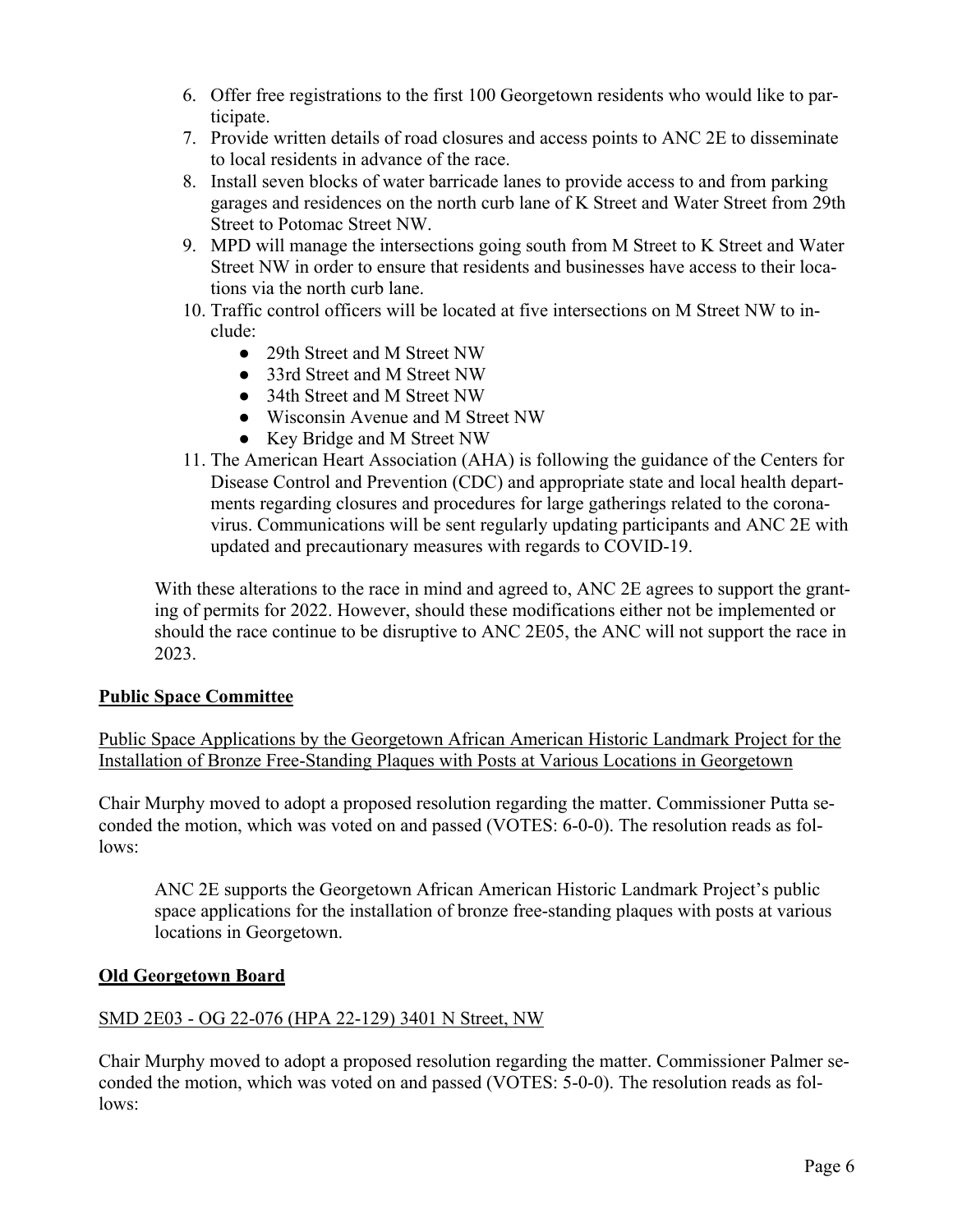ANC 2E is concerned about the proposal to add two porches on the north side of the building, which could be used by individuals going outside of the building and gathering. The ANC does not believe that porches such as this were historically included in buildings built in this part of the Georgetown Historic District and asks the Old Georgetown Board to carefully consider whether a porch should be approved at this location.

#### SMD 2E05 - OG 21-270 (HPA 21-474) 3000 M Street, NW

Commissioner Palmer moved to adopt a proposed resolution regarding the matter. Commissioner Lohse seconded the motion, which was voted on and passed (VOTES: 6-0-0). The resolution reads as follows:

ANC 2E is interested to see that the applicant continues to spend time on a concept proposal for the property even considering its stated interest in selling the property, as stated in its blighted property classification appeal, which will be reviewed as part of a Real Property Tax Appeals Commission hearing on February 2, 2022. Nonetheless, the ANC remains hopeful that the site will be redeveloped in short order, as it has sat vacant since water caused extensive damage to the building in 2013, almost nine years ago. Regarding the specific proposal in front of the ANC today,

- ANC 2E continues to quite like many of the elements of the plan, particularly the notion of episodic design on the M Street NW façade. The ANC appreciates the comments that the Old Georgetown Board (OGB) has shared thus far and continues to ask OGB to ensure that any new building respects the scale and the design of the buildings on M Street NW and is, likewise, appropriate from the south.
- From a use perspective, ANC 2E continues to note its concern related to use. The ANC looks forward to better understanding the built environment for picking up and dropping off guests, noting that the block will likely become more congested as 30th Street NW is also slated as the location for a new visitor center, which would also require a school bus loading zone in a similar location.
- As the ANC has noted in previous resolutions, the ANC hopes that these comments will assist the applicant as it moves its plans forward. The ANC's neighborhood is eager to see a permanent solution for this important space, which has been a desolate and unused construction site for too many years already.

### SMD 2E06 - OG 22-054 (HPA 22-107) 2811 M Street, NW

Commissioner Lohse moved to adopt a proposed resolution regarding the matter. Commissioner Palmer seconded the motion, which was voted on and passed (VOTES: 5-0-0). The resolution reads as follows:

The proposed construction in this application was completed by the applicant in December of 2021. No effort was made by the applicant to apply to the Old Georgetown Board (OGB) or to the Department of Consumer and Regulatory Affairs (DCRA), thus the work was done illegally and was reported as such in December. Earlier today, DCRA did finally place a corrective order on the property.

ANC 2E does not support this application and urges OGB to review it carefully, including the materials. The front windows, which matched windows on the sides, were torn out and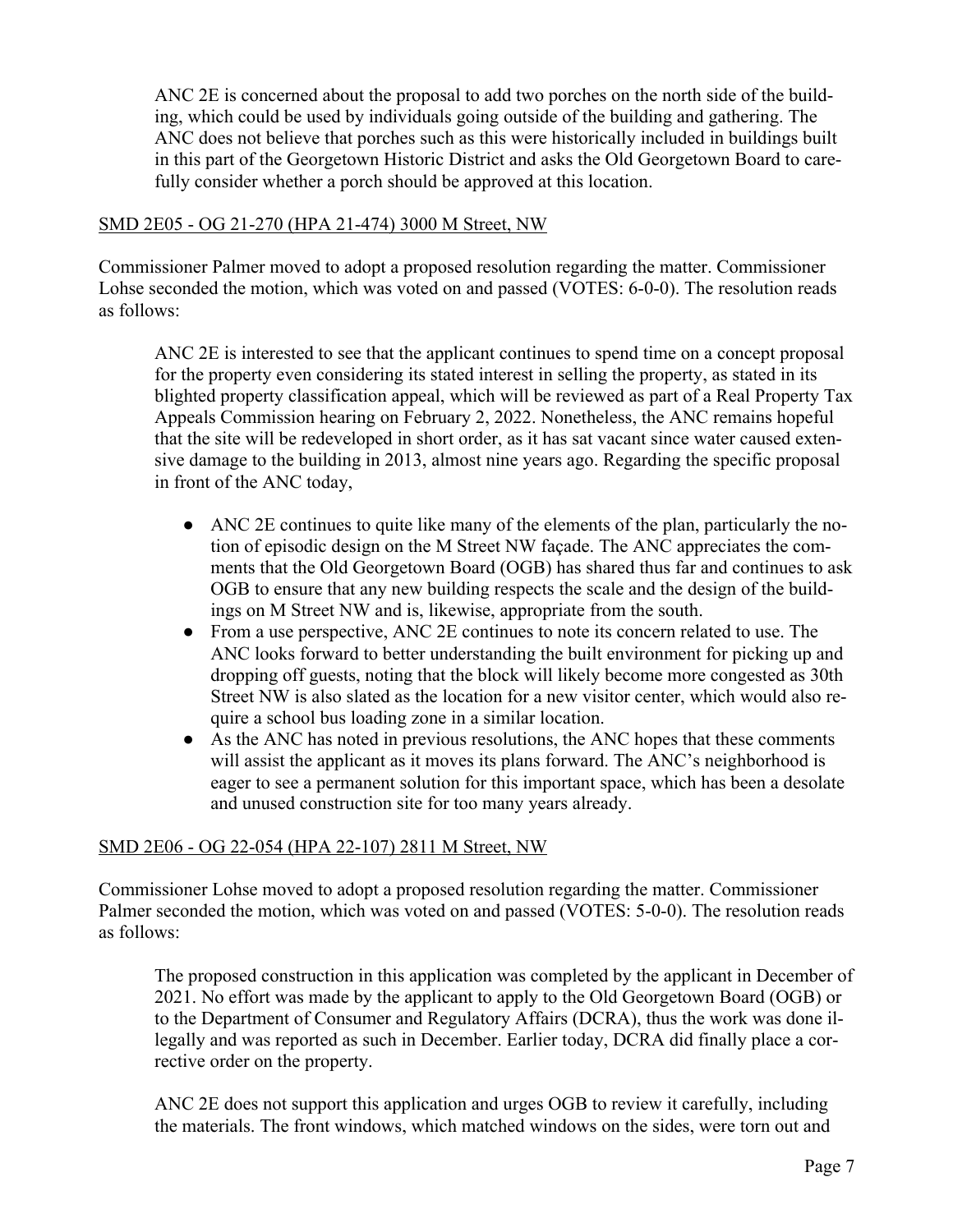replaced with French doors that have snap-in plastic dividers. The ANC hopes to see a new application that appropriately adheres to historic Georgetown standards and city construction permit processes. A full replacement of what existed should be the next step forward.

ANC 2E further notes that the applicant(s) and their agent(s) were informed of the ANC meeting but did not attend.

#### SMD 2E06 - OG 22-047 (HPA 22-100) 2819 N Street, NW

Commissioner Lohse moved to adopt a proposed resolution regarding the matter. Commissioner Palmer seconded the motion, which was voted on and passed (VOTES: 5-0-0). The resolution reads as follows:

ANC 2E fully supports the concerns submitted to the Old Georgetown Board (OGB) by the immediate neighbors regarding this application.

The proposed addition, including new windows that overlook the neighbor's lawn and house, will negatively affect both the light and privacy of one of the immediate neighbors. Additionally, concerns regarding shared walls, foundations, and the large size of the garage door need to be carefully considered. The ANC asks OGB to work with this applicant to reduce the size of the addition, fully remove any privacy issues, and address issues with the garage door.

#### SMD 2E06 - OG 22-083 (HPA 22-136) 3024 Q Street, NW

Commissioner Lohse moved to adopt a proposed resolution regarding the matter. Commissioner Mitchell seconded the motion, which was voted on and passed (VOTES: 6-0-0). The resolution reads as follows:

Neighbor notification is a well-established part of the Georgetown renovation process. ANC 2E is disappointed that the applicant, or their architect, for this project did not share the proposed plans with the immediate neighbors until three days ago, when pressed to do so by the ANC commissioner. The neighbors did communicate that they have not yet had a chance to review the proposed plans that were given to them three days ago. Given the close proximity of the proposed closed porch, and its potential impact on natural light flow, especially to neighbors on the west side of the applicant, the ANC does not support this application at this time. The ANC looks forward to reviewing the application after proper neighbor notification occurs. As expressed with other projects, the ANC is also concerned about newly constructed porches.

ANC 2E further notes that the applicant(s) and their agent(s) were informed of the ANC meeting but did not attend.

### SMD 2E07 - OG 22-074 (HPA 22-127) 3100 R Street, NW

Commissioner Miller moved to adopt a proposed resolution regarding the matter. Commissioner Palmer seconded the motion, which was voted on and passed (VOTES: 5-0-0). The resolution reads as follows:

ANC 2E has no comment regarding this project.